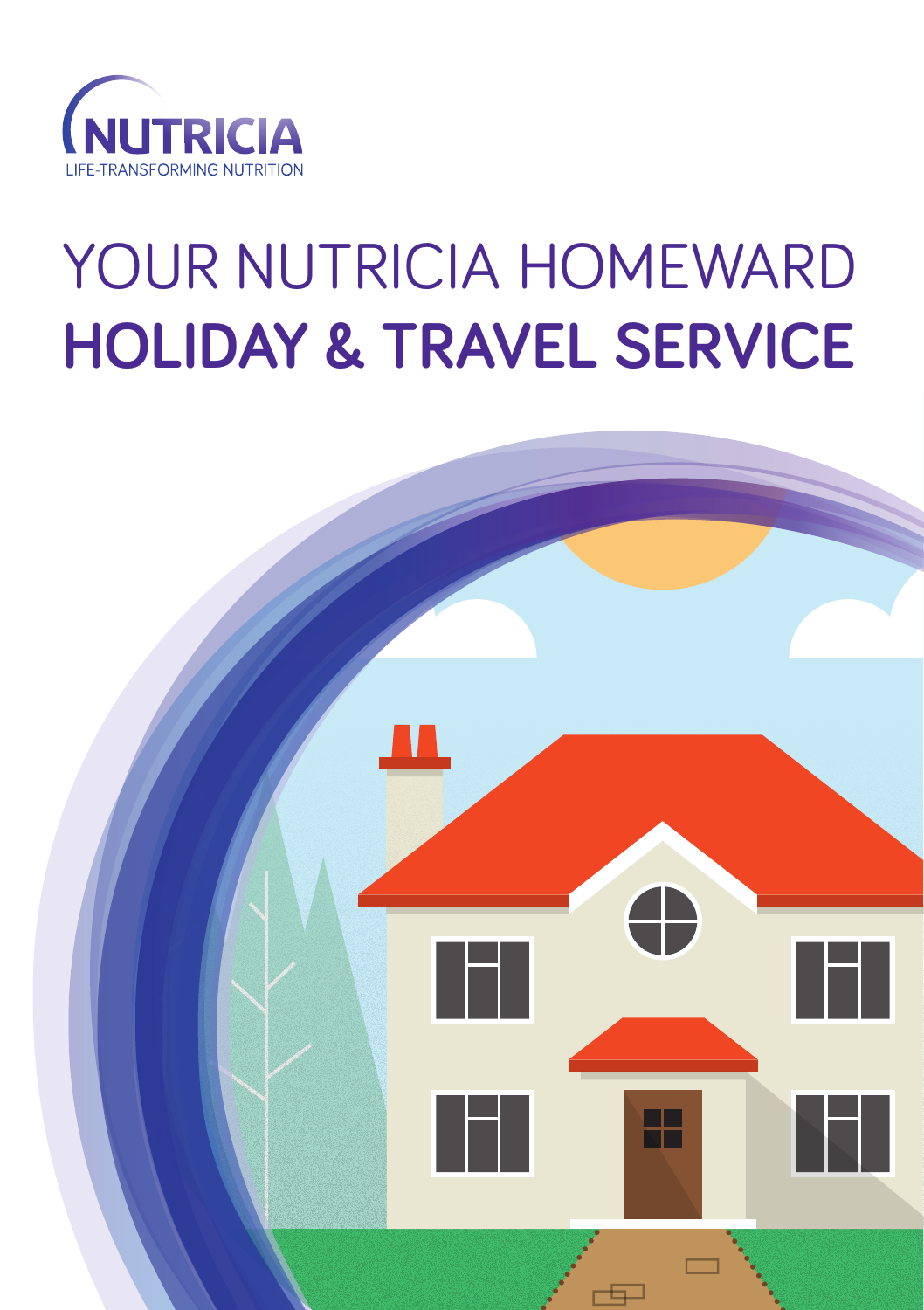## **GOING ON HOLIDAY OR TRAVELING OVERSEAS?**

Nutricia Homeward can help patients by offering advice and support when planning a holiday or travel, either in the UK or overseas. This booklet provides an introduction to the holiday and travel support services available from Nutricia Homeward.

If you are planning a holiday or travel overseas and have been registered with the Nutricia Homeward service for three months, we may be able to arrange a delivery of your enteral feeding supplies to your home address for you to take with you or to your destination.

Overseas deliveries can sometimes be complex due to cultural and legal differences and for this reason deliveries are never without risk. As Nutricia Homeward is a UK based domestic delivery service these risks are completely outside of our control. It is important that you understand this and take this into account when planning your holiday or travel overseas.

If you choose to travel overseas then Nutricia Homeward has many years' experience in supporting holiday deliveries of enteral nutrition products and equipment, and can help minimise any risks so you can enjoy a relaxing holiday.

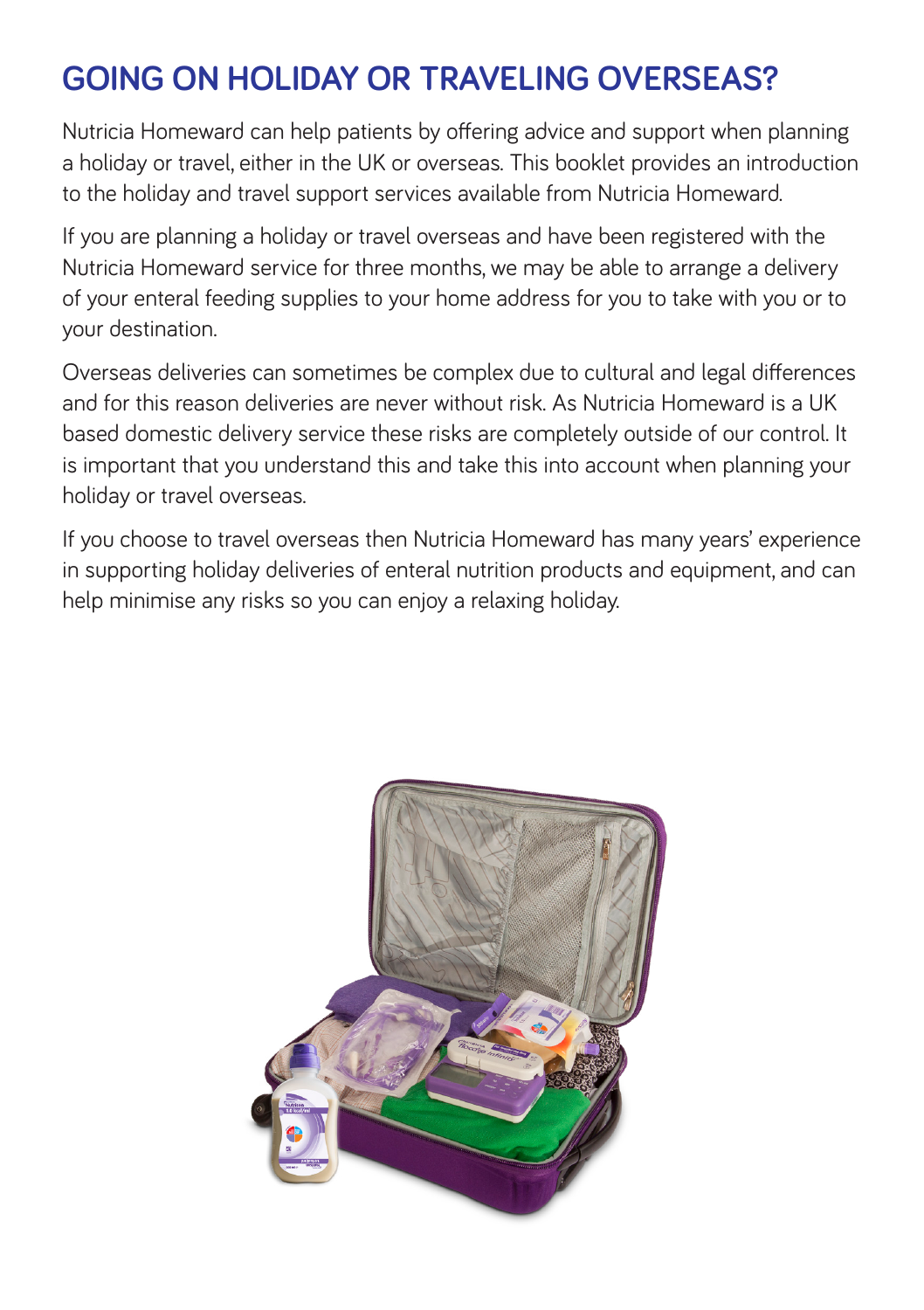# **NUTRICIA HOMEWARD CONTACT INFORMATION**

## **nutriciahomeward.co.uk**

## **Call 0800 093 3672** 24 hours a day, 7 days a week

Office hours Monday to Friday 8.00am to 8.00pm and Saturday 9.00am to 1.00pm — outside of office hours advice and support is available on pumps, equipment and feeding tube problems, but not individual deliveries.

If travelling within the UK you will continue to have access to your usual Nutricia Homeward Enteral Nurse Specialist advice line.

Please remember, when dialling a UK number from overseas add 00 44 and then dial the UK number, without the first 0. For example 00 44 800 0933 672.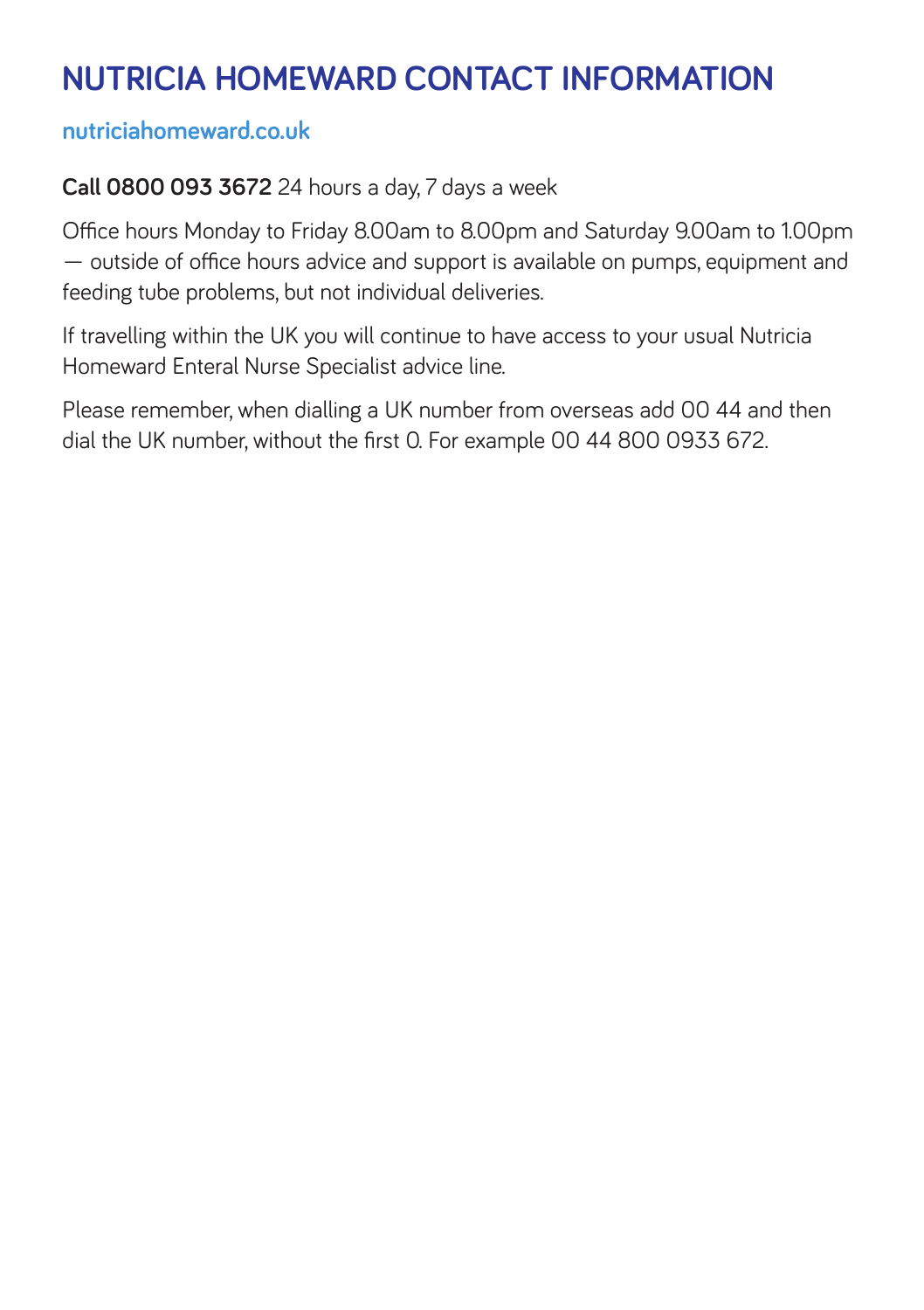# **NUTRICIA HOMEWARD TRAVEL AND HOLIDAY SERVICE KEY FACTS**

### **Nutricia Homeward Holiday Service**

- Anyone who has been registered to receive their enteral nutrition products from Nutricia Homeward for at least **three months** can use the holiday service
- We can support travel within the UK and overseas
- We offer advice, information and, if required, we can arrange a visit from a Nutricia Homeward Enteral Nurse Specialist before you travel



• We can also supply you with a back-up pump in case of emergency.

## **Planning your holiday overseas**

It's really important that you discuss your holiday plans with your managing healthcare professional and your GP before contacting Nutricia Homeward. You will need to tell them:

- How long you are going for
- Your destination
- How you will access medical help or support you may need during your holiday.

If travelling overseas, we will require written confirmation from your managing healthcare professional and/or GP that they have discussed your holiday or travel plans, and agree to provide a prescription to cover your enteral nutrition product requirements for the duration of your holiday or travel.

## **Who do I contact?**

After discussing your holiday or travel plans with your managing healthcare professional and/or GP you can access the Travel and Holiday Service by contacting Nutricia Homeward on 0800 093 3672.



## **How much notice is needed to arrange a holiday or overseas delivery?**

For UK holidays or travel we require **two weeks** notice. We require a minimum of **six weeks** notice for holidays or travel outside the UK.

We recognise that sometimes it is not possible to give this amount of notice. In these circumstances we will make every possible effort to support you.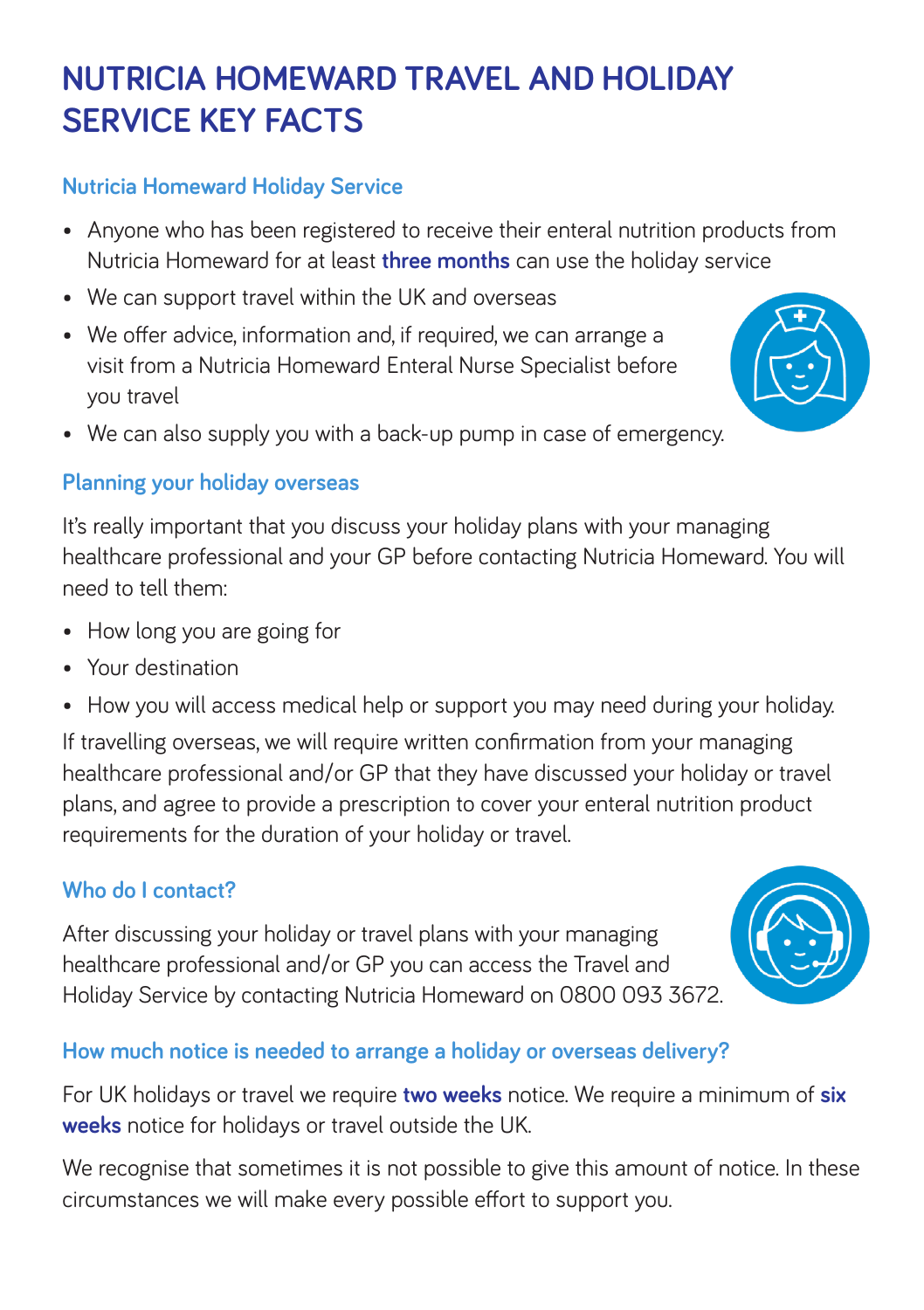# **FREQUENTLY ASKED QUESTIONS**

## **What is classified as a holiday?**

For the purpose of holidays that could be supported by the Nutricia Homeward Travel and Holiday Service, we classify a holiday as a break within the UK or overseas that is between 10 to 28 days.

## **I am going on holiday or travelling in the UK, who can help me?**

UK holidays and deliveries are straightforward to organise. We need to know:

- The address of your holiday or travel destination
- The date you will be arriving at this address
- How long you are going for.

## **How will my medical nutrition be delivered?**

Once we have the required information and agree the best approach to managing your request, we will arrange for your enteral nutrition product and equipment delivery.



The safest way to ensure you have all you need for your holiday duration is for Nutricia Homeward to arrange for your enteral nutrition product and equipment to be delivered to your home address. We will also deliver an empty 'travel trunk' for you to load with your medical supplies so you can transport with the rest of your luggage. You would need to liaise with your holiday provider and/or airline to discuss any requirements to transport your medical supplies.

Alternatively, dependent on your destination, we may be able to deliver your enteral nutrition product and equipment directly to your final holiday destination. In this instance we will ask that you notify your holiday accommodation to expect a delivery of your medical supplies. Please be aware this is not always possible, for some countries, including EU member states, we are only able to complete airport deliveries – which may not be your destination airport – and, in some instances, will only accept enteral nutrition product, not equipment.

We strongly recommend you always take a minimum of **seven days** supplies with you in case of any delays or emergencies.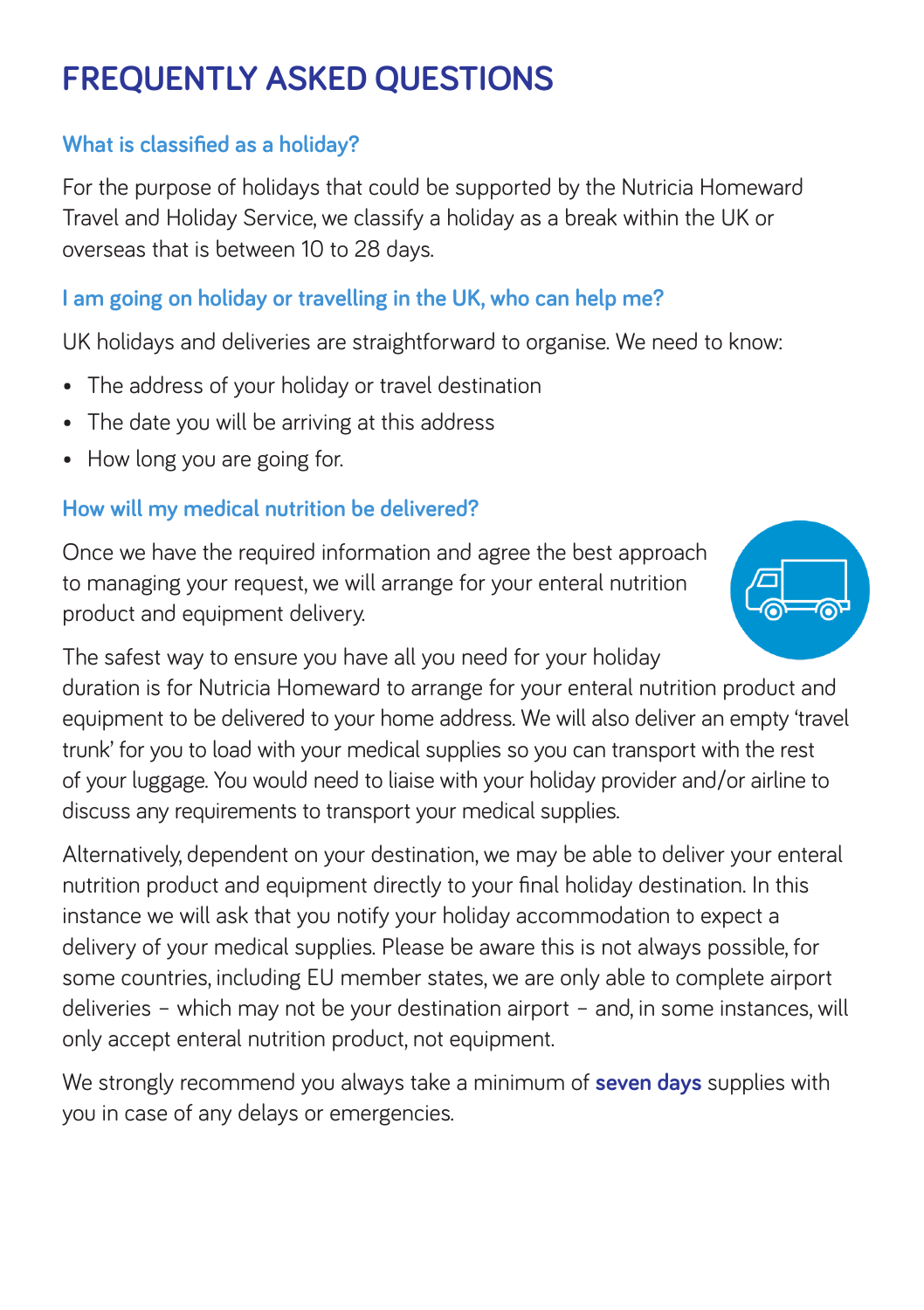## **What information do you require if I am going overseas?**

If you are traveling overseas, you will need to provide us with the following:

- A copy of the letter from your managing healthcare professional or GP stating details of your tube feeding regimen and your medical condition
- In areas where prescriptions are issued, your prescription
- A copy of your passport. If this delivery is for your child and you are travelling outside of the UK, please also provide a copy of your passport or the accompanying adult's passport
- A copy of your travel tickets
- Additional documentation may also be required for specific destinations; however, the team at Nutricia Homeward can advise you of these as they assist you through the process.

## **What happens if my delivery doesn't arrive?**

Sometimes despite everyone's best efforts delays may occur. Please rest assured that you can contact Nutricia Homeward 24 hours a day, seven days a week for advice on 0800 093 3672.

We strongly recommend you take at least **seven days** of enteral nutrition product and equipment with you in case of an emergency; this reduces the risk of being unable to tube feed and allows time for us to locate your delivery. Nutricia Homeward is more than happy to speak directly with hotels and holiday representatives if required.

We can also provide you with information to allow you to track your delivery.

## **Will my pump work in another country?**

Yes, but as with any electrical appliance you will need to take the appropriate **plug adaptor** with you when travelling overseas.

## **Will my pump work on a plane?**

Yes but you must contact your airline company if you need to use your feeding pump during the flight, to make them aware.

We can provide details of the feeding pump if your airline company needs this. Please note, you may not be able to use your feeding pump during take off and landing.



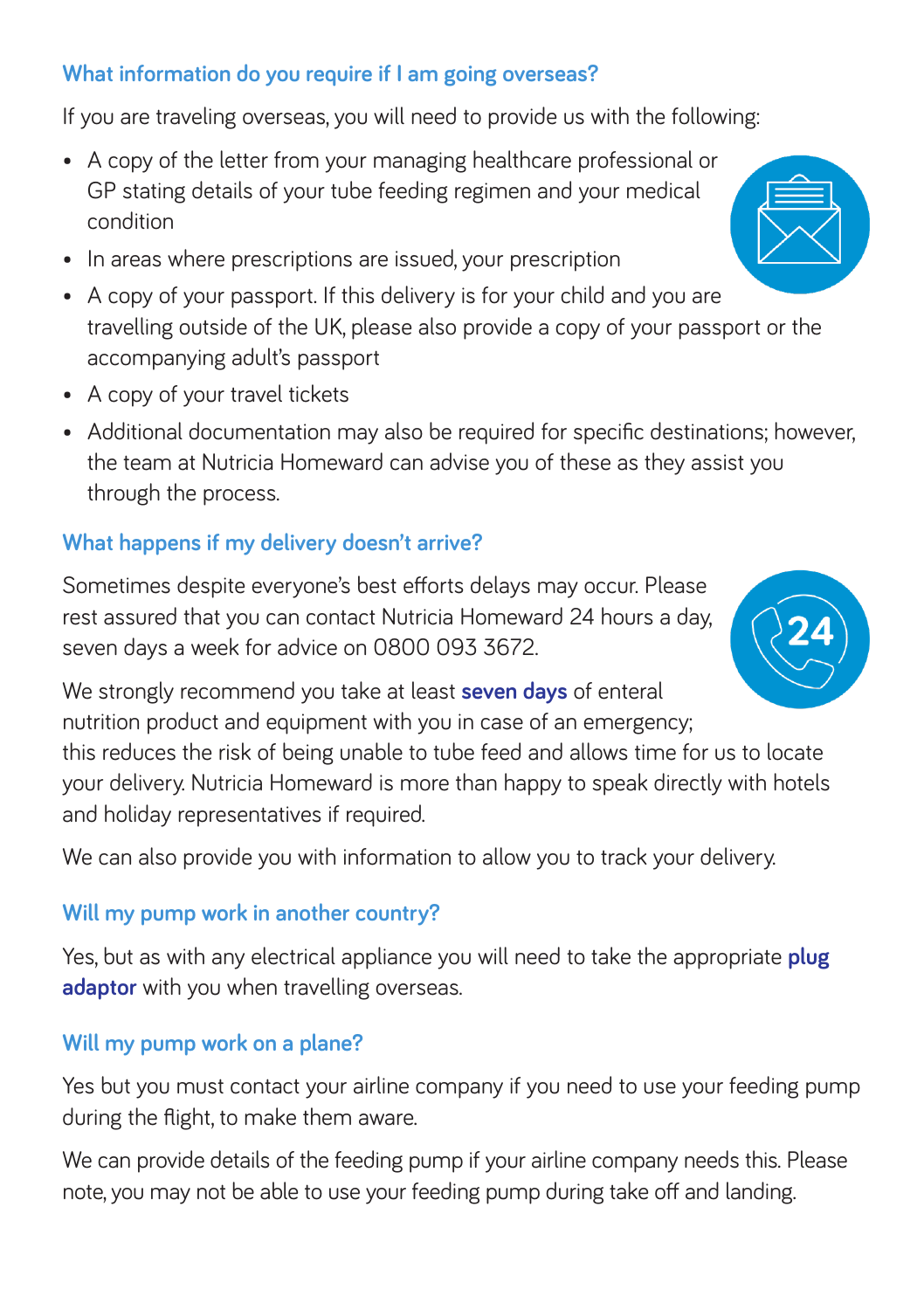#### **When will my delivery arrive at my destination?**

Our aim is to deliver your enteral nutrition and equipment at least seven days in advance of your holiday.

## **I am only going on holiday or travelling for a week, do I really need to take an emergency supply of enteral nutrition product and equipment?**

We strongly recommend you take emergency supplies for any holiday or travel regardless of the length of your stay. Through the holiday service we are only able to support holidays for periods longer than 10 days duration.

## **How should I transport my emergency supplies?**

We can provide you with travel trunks for transporting your enteral nutrition product and equipment, however please take care as they can become heavy once packed. Our experience has shown that if you contact your transport provider when planning your holiday, they are often happy to help and may not charge you any additional costs. You will need to contact your transport provider if you need to tube feed whilst travelling to make them aware of your special requirements. If your journey involves a transfer using a different travel provider please also contact them to make them aware of your requirements.

We highly recommend you carry a letter from your GP with details of your medical condition and enteral nutrition requirements, a copy of your passport, and a copy of your tickets whilst you are travelling. These documents show customs that you are carrying essential medical supplies required for a holiday or visit.



## **You provided travel trunks for my delivery overseas, what shall I do with them?**

These don't need to be returned to Nutricia Homeward, they can be recycled locally. If you have been provided with a back-up pump in case of emergency, this **must** be brought back to the UK and returned to Nutricia Homeward.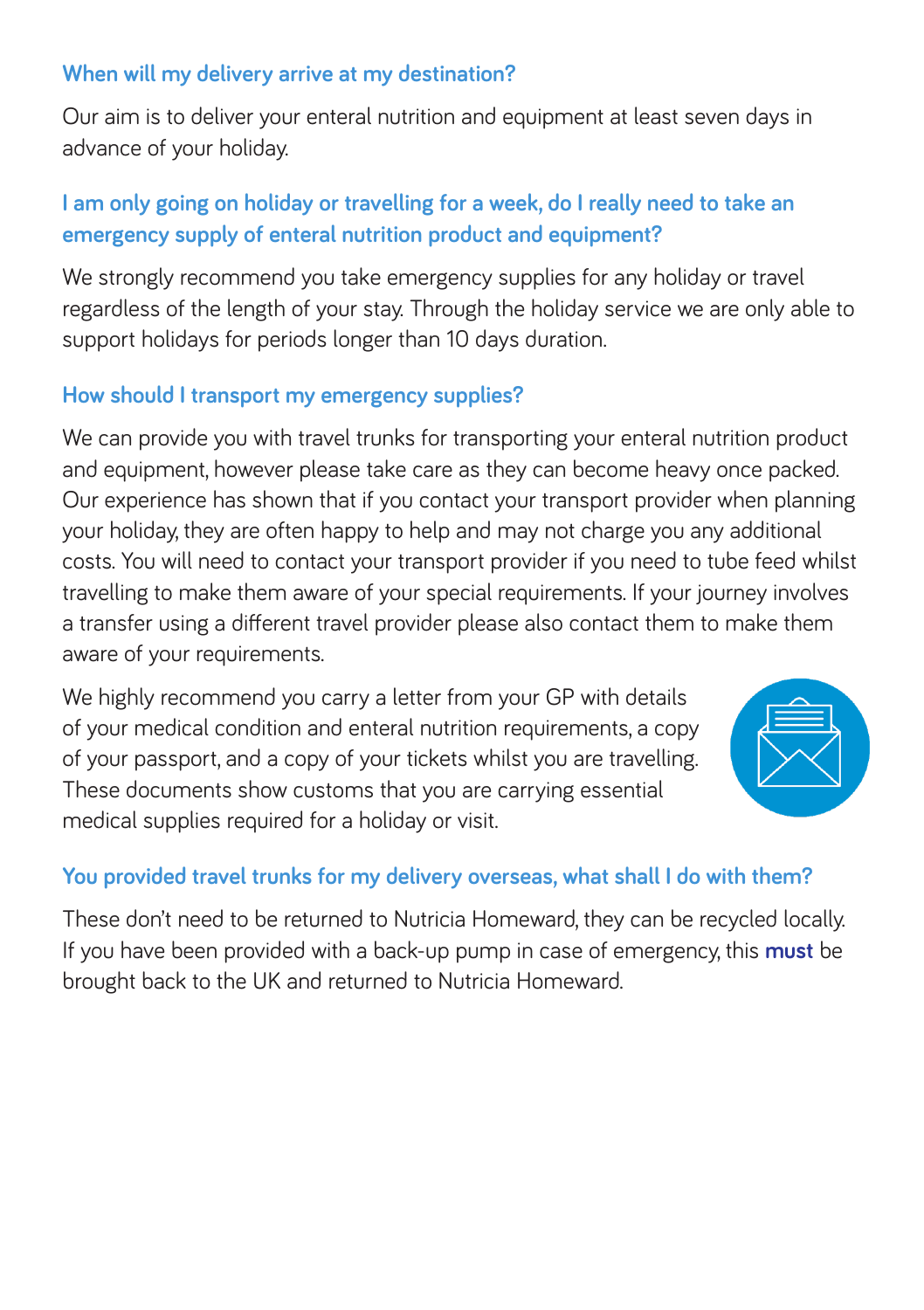### **How will I get my delivery if it is made to an airport?**

There are times where Nutricia Homeward are only able to deliver to an international airport. Please be aware in some countries this may not be your final destination airport. If this is the case customs will want to speak to you or your carer before releasing your delivery. Nutricia Homeward has no influence over this.

We recommend you have a letter from your GP stating details of your medical condition and enteral nutrition requirements, your passport and a copy of your tickets with you when collecting your delivery. These documents will show customs that your delivery consists of essential medical supplies required for a holiday or visit.

## **What can I take in my hand luggage?**

Security restrictions change regularly so we recommend you refer to the latest information on the Department of Transport website **dft.gov.uk** and your travel provider for information on travelling with liquids and taking liquids through airport security.

We also recommend that you carry a copy of the letter from your GP stating details of your enteral nutrition requirements and your medical condition when travelling.

#### **Are there any countries you cannot deliver to?**

We will always make every possible effort to support your travel plans, however some countries are becoming difficult to deliver to. All holiday requests are considered on a case by case basis. If you are considering booking a holiday or travel, or you would like further information, please contact Nutricia Homeward on 0800 093 3672.

### **Can you deliver to my accommodation?**

A number of countries, including EU member states, only allow us to complete deliveries to an internal airport. However, if the restrictions allow, we can complete the delivery of your enteral nutrition product and equipment.

### **I have incurred extra costs, will Nutricia Homeward reimburse these?**

Nutricia Homeward will review any additional costs you incur as a result of delayed deliveries. Please note: we are unable to reimburse custom charges. We would ask that you provide us with copies of all receipts covering these costs upon your return to the UK – this will help us to review these costs.